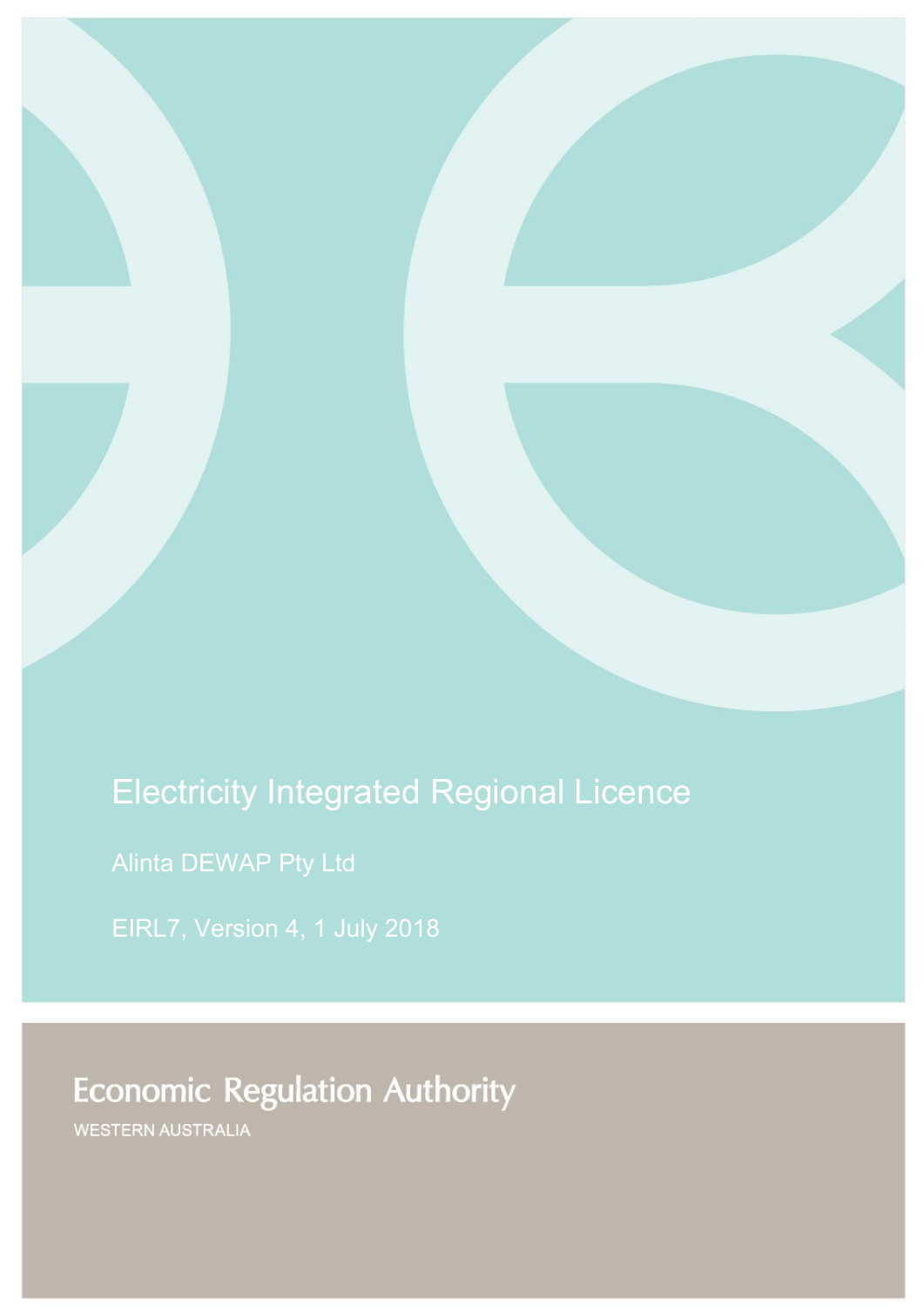# *ELECTRICITY INDUSTRY ACT 2004 (WA)*

| Licensee Name:            | Alinta DEWAP Pty Ltd                                    |
|---------------------------|---------------------------------------------------------|
|                           | ABN 78 058 070 689                                      |
| Licence Area:             | The area set out in the plan referred to in clause 2.5. |
| Licence Number:           | EIRL7                                                   |
| <b>Commencement Date:</b> | 25 June 2014                                            |
| <b>Version Number:</b>    | 4                                                       |
| <b>Version Date:</b>      | 1 July 2018                                             |
| <b>Expiry Date:</b>       | 24 June 2044                                            |

Signed by a delegate; member; or the Chair of the Economic Regulation Authority

1 July 2018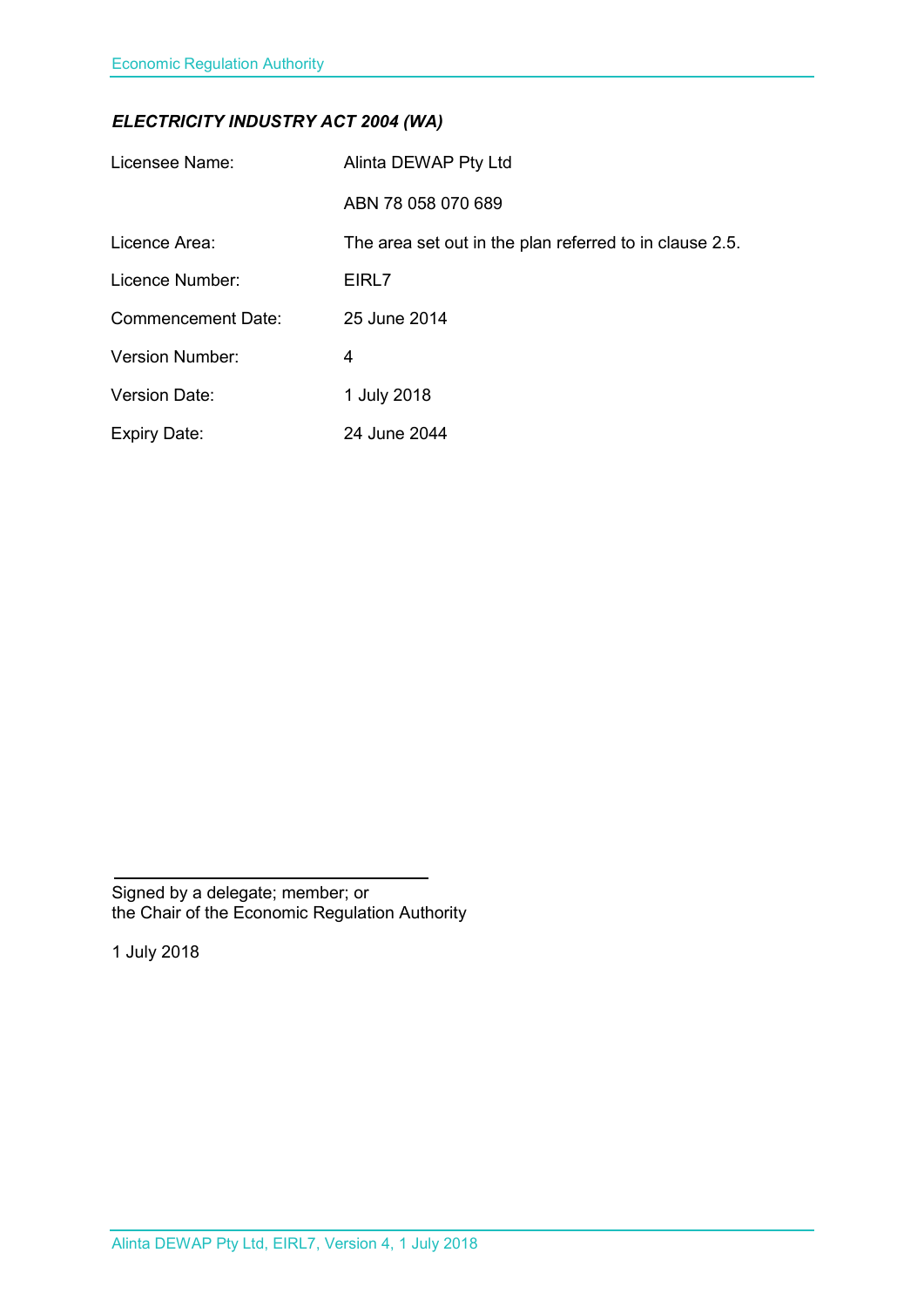# Index

| 1. |     |                                                           |  |  |
|----|-----|-----------------------------------------------------------|--|--|
|    | 1.1 |                                                           |  |  |
|    | 1.2 |                                                           |  |  |
| 2. |     |                                                           |  |  |
|    | 2.1 |                                                           |  |  |
|    | 2.2 |                                                           |  |  |
|    | 2.3 |                                                           |  |  |
|    | 2.4 |                                                           |  |  |
|    | 2.5 |                                                           |  |  |
| 3. |     |                                                           |  |  |
|    | 3.1 |                                                           |  |  |
|    | 3.2 |                                                           |  |  |
|    | 3.3 |                                                           |  |  |
|    | 3.4 |                                                           |  |  |
|    | 3.5 |                                                           |  |  |
|    | 3.6 |                                                           |  |  |
|    | 3.7 |                                                           |  |  |
|    | 3.8 |                                                           |  |  |
|    | 3.9 |                                                           |  |  |
| 4. |     |                                                           |  |  |
|    | 4.1 |                                                           |  |  |
|    | 4.2 |                                                           |  |  |
|    | 4.3 |                                                           |  |  |
|    | 4.4 |                                                           |  |  |
|    | 4.5 |                                                           |  |  |
|    |     | 5. AUDITS AND PERFORMANCE REPORTING OBLIGATIONS  12       |  |  |
|    | 5.1 |                                                           |  |  |
|    | 5.2 |                                                           |  |  |
|    | 5.3 |                                                           |  |  |
| 6. |     |                                                           |  |  |
|    | 6.1 |                                                           |  |  |
|    | 6.2 |                                                           |  |  |
|    | 6.3 |                                                           |  |  |
|    | 6.4 |                                                           |  |  |
|    | 6.5 |                                                           |  |  |
|    | 6.6 | Directions by the ERA to amend Standard Form Contract  15 |  |  |
|    | 6.7 |                                                           |  |  |
|    | 6.8 |                                                           |  |  |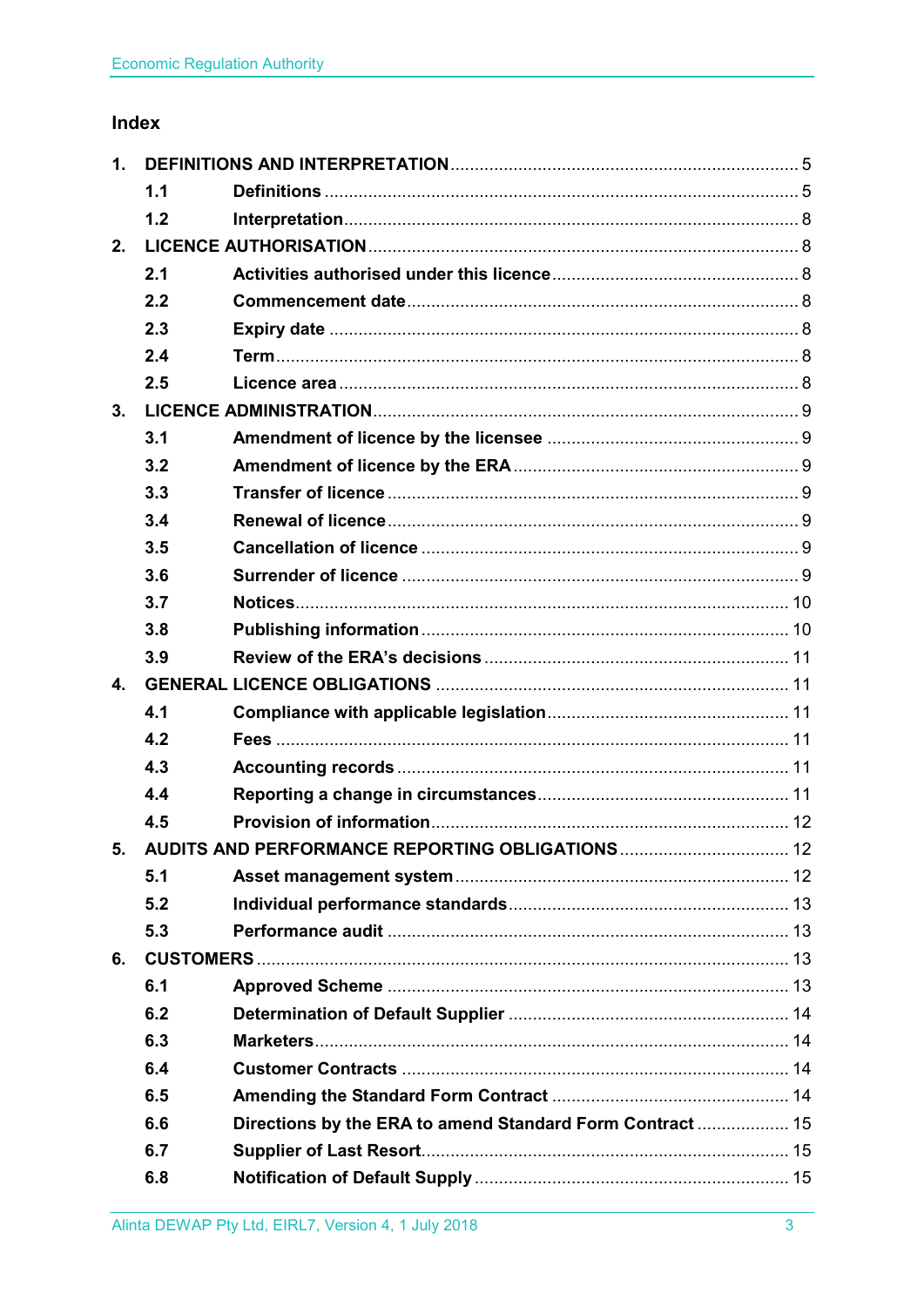| 6.9 |  |
|-----|--|
|     |  |
|     |  |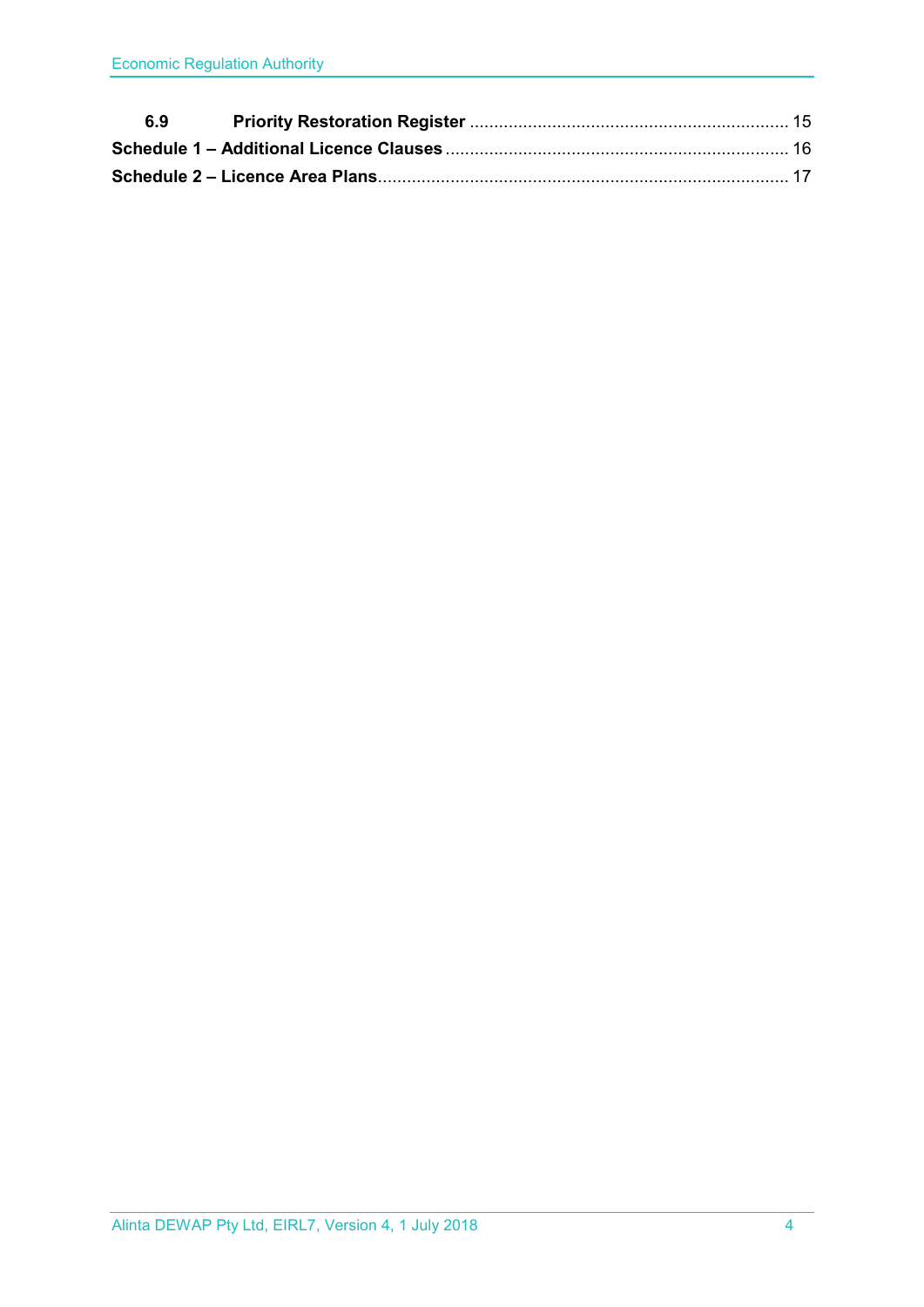#### <span id="page-4-0"></span>**1. DEFINITIONS AND INTERPRETATION**

#### <span id="page-4-1"></span>**1.1 Definitions**

1.1.1 In this *licence*, the following definitions apply unless the context otherwise requires:

*Act* means the *Electricity Industry Act 2004* (WA).

#### *applicable legislation* means:

- (a) the *Act*; and
- (b) the *Regulations* and the *Codes*.

*approved scheme* means a scheme approved under section 92 of the *Act*.

*business day* means a day which is not a Saturday, Sunday or a Public Holiday in Western Australia.

#### *Code* means:

- (a) the *Code of Conduct for the Supply of Electricity to Small Use Customers 2018*;
- (b) the *Electricity Industry (Customer Transfer) Code 2016*;
- (c) the *Electricity Industry (Metering) Code 2012*; and
- (d) the *Electricity Industry (Network Quality and Reliability of Supply) Code 2005*.

*commencement date* means the date the *licence* was first granted by the *ERA* being the date specified in clause 2.2.

*connection point* has the meaning given to that term in regulation 35 of the *[Electricity](http://www.slp.wa.gov.au/legislation/statutes.nsf/main_mrtitle_1345_homepage.html)  [Industry \(Customer Contracts\) Regulations 2005](http://www.slp.wa.gov.au/legislation/statutes.nsf/main_mrtitle_1345_homepage.html)*.

*customer* has the meaning given to that term in section 3 of the *Act*.

*default supplier* has the meaning given to that term in regulation 35 of the *Electricity [Industry \(Customer Contracts\) Regulations 2005.](http://www.slp.wa.gov.au/legislation/statutes.nsf/main_mrtitle_1345_homepage.html)*

*distribution system* has the meaning given to that term in section 3 of the *Act*.

*electricity* has the meaning given to that term in section 3 of the *Act*.

*electricity marketing agent* has the meaning given to that term in section 78 of the *Act*.

#### *electronic means* means:

- (a) the internet;
- (b) email, being:
	- (i) in relation to the *ERA*, the *ERA's* email address as notified to the *licensee*; and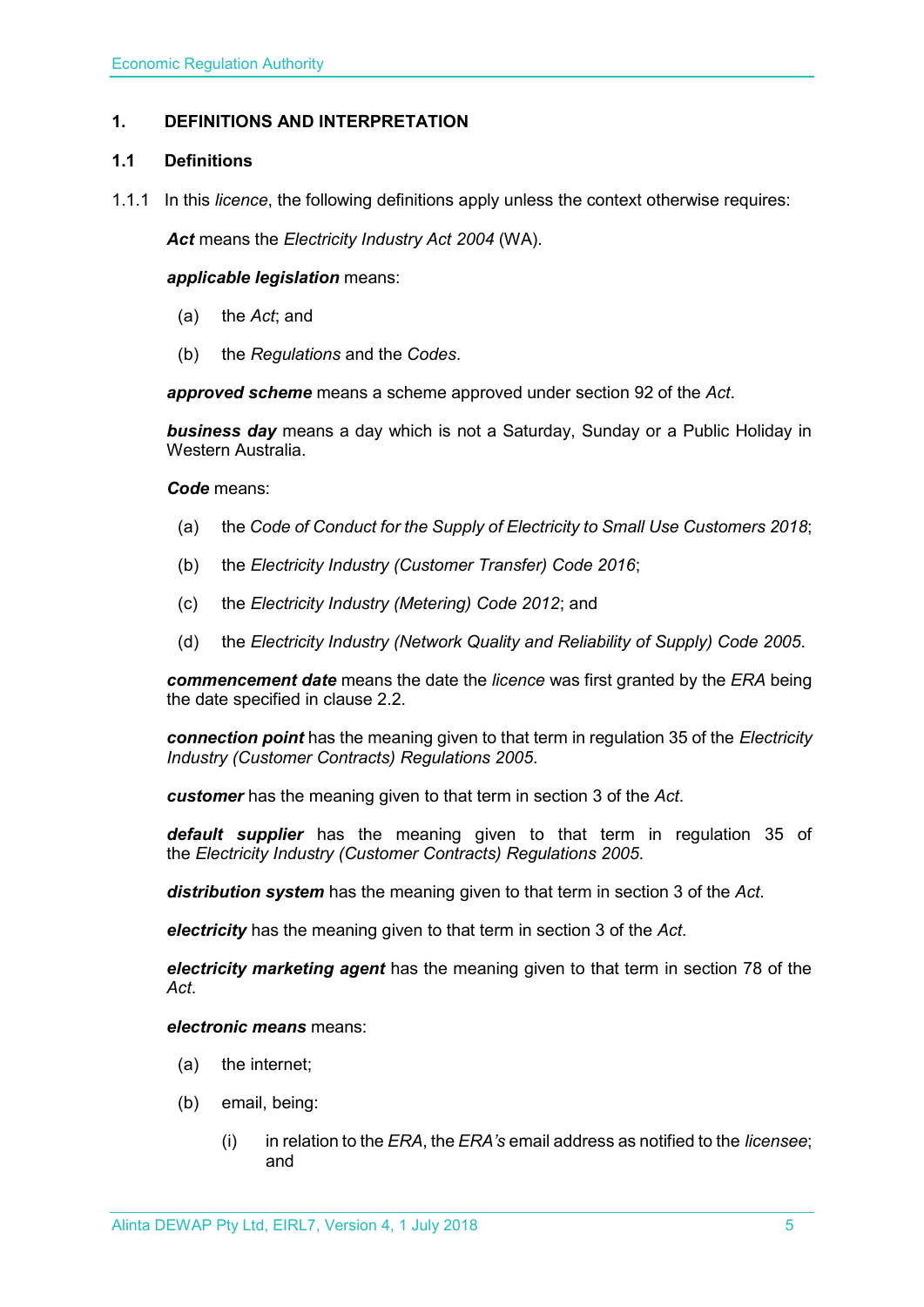- (ii) in relation to the *licensee*, the email address specified in the *licence* application or other such email address as notified in writing to the *ERA;* or
- (iii) any other similar means,

but does not include facsimile or telephone.

*ERA* means the Economic Regulation Authority.

*expiry date* means the date specified in clause 2.3*.*

*generating works* has the meaning given to that term in section 3 of the *Act*.

*individual performance standards* mean any standards prescribed by the *ERA* for an individual *licensee* pursuant to clause 5.2 of the *licence*.

*interruption* means the temporary unavailability of *supply* from the *distribution system* to a *customer* but does not include disconnection.

*licence* means:

- (a) this document (excluding the title page and the second page of this document);
- (b) any Schedules to this document; and
- (c) any individual *performance standards* approved by the *ERA* pursuant to clause 5.2.

*licence area* is the area stated in clause 2.5 of this *licence*.

*licensee* means Alinta DEWAP Pty Ltd, ABN 78 058 070 689.

*licensee's assets* means the *licensee's distribution system, transmission system or generating works* (as the case may be).

*non-standard contract* has the meaning given to that term in section 47 of the *Act*.

*notice* means a written notice, agreement, consent, direction, representation, advice, statement or other communication required or given pursuant to, or in connection with, this *licence*.

*operate* has the meaning given to that term in section 3 of the *Act*.

*performance audit* means an audit of the effectiveness of measures taken by the *licensee* to meet the *performance criteria* in this *licence*.

*performance criteria* means:

- (a) the terms and conditions of the *licence*; and
- (b) any other relevant matter in connection with the *applicable legislation* that the *ERA* determines should form part of the *performance audit*.

*priority restoration register* means a register, process or document that determines the order of restoration of power in the event of an unplanned *interruption*.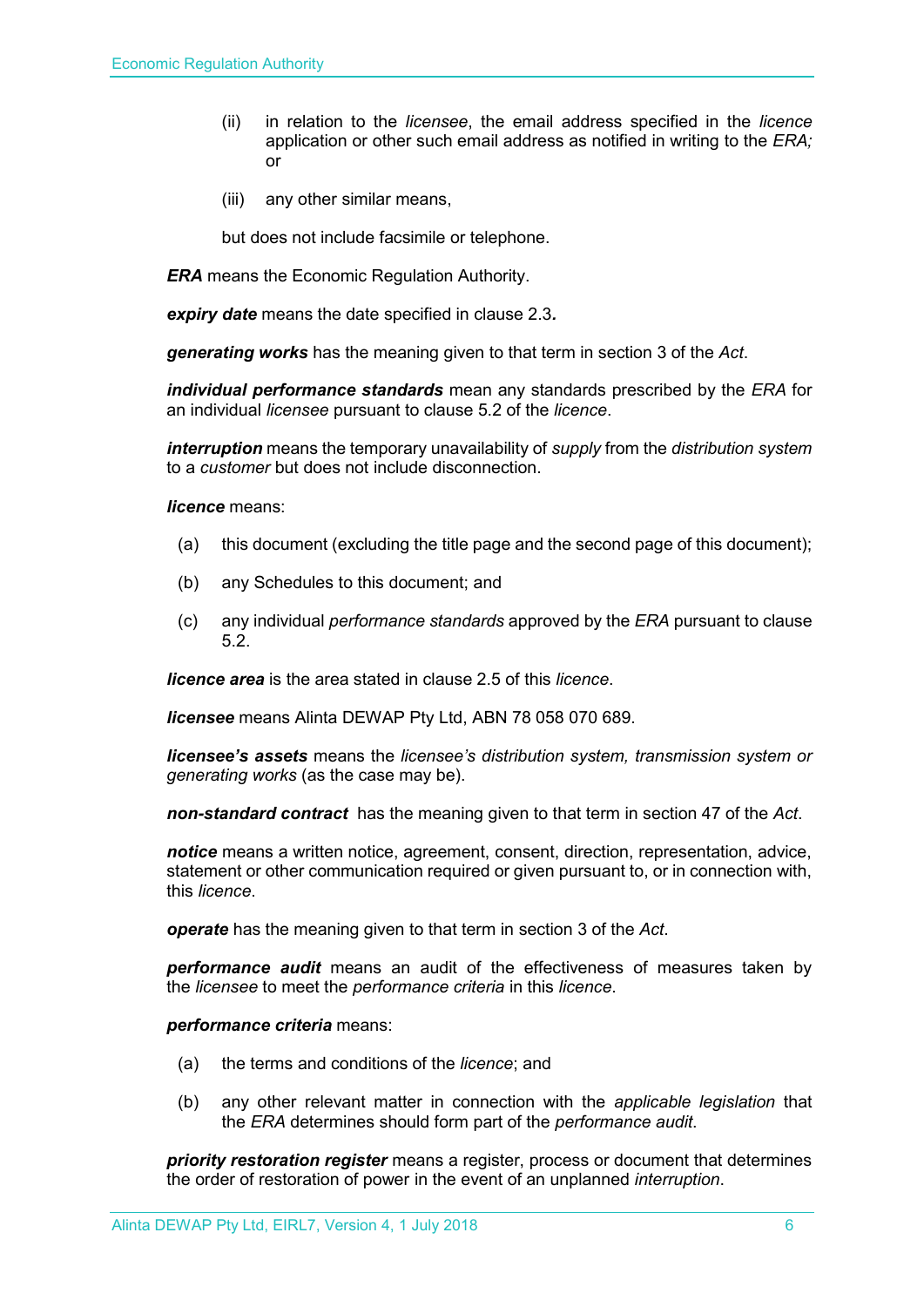**publish** in relation to a report or information means either:

- (a) posting the report or information on the *licensee's* website; or
- (b) sending the report or information to the *ERA* to be published on the *ERA's* website.

#### *Regulations* means:

- (a) *Economic Regulation Authority (Licensing Funding) Regulations 2014*;
- (b) *Electricity Industry (Code of Conduct) Regulations 2005*;
- (c) *Electricity Industry (Customer Contracts) Regulations 2005*;
- (d) *Electricity Industry (Licence Conditions) Regulations 2005*;
- (e) *Electricity Industry (Obligation to Connect) Regulations 2005*; and
- (f) *Electricity Industry (Ombudsman Scheme) Regulations 2005.*

*related body corporate* has the meaning given to that term in section 50 of the *Corporations Act 2001 (Cwth)*.

*Reviewable decision* means a decision by the *ERA* pursuant to:

- (a) clause 3.8.3;
- (b) clause 5.1.5;
- (c) clause 5.1.7;
- (d) clause 5.2.2;
- (e) clause 5.3.2; or
- (f) clause 5.3.4,

of this *licence*.

*small use customer* has the same meaning as the meaning given to "customer" in section 47 of the *Act*.

*South West Interconnected System* has the meaning given to that term in section 3 of the *Act.* 

*standard form contract* has the meaning given to that term in section 47 of the *Act*.

*supplier of last resort* has the meaning given to that term in section 69(1) of the *Act*.

*supply* has the meaning given to that term in section 3 of the *Act*.

*transmission system* has the meaning given to that term in section 3 of the *Act*.

*version date* means the date on which the *licence* was last amended pursuant to clause 3.1 or clause 3.2.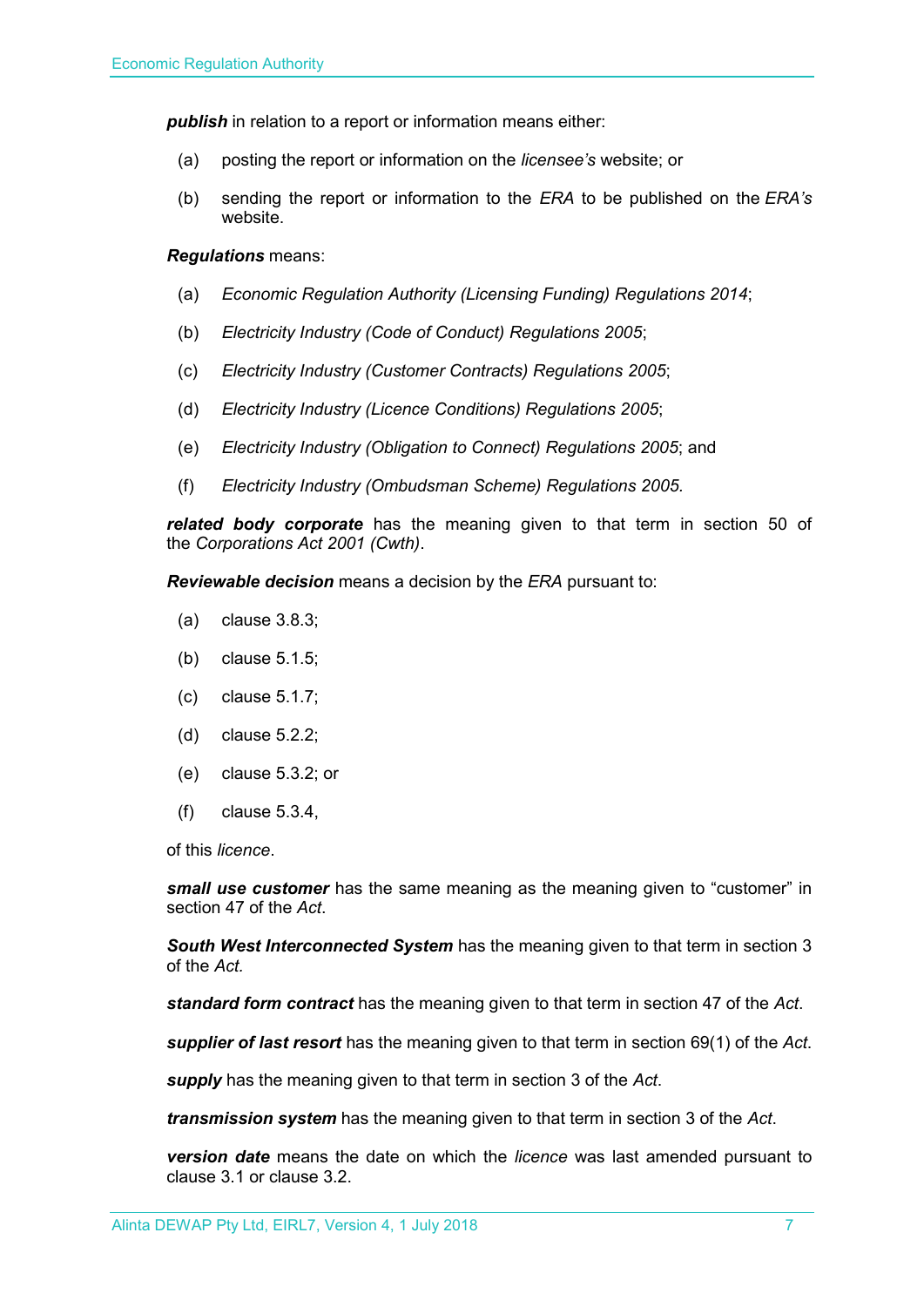#### <span id="page-7-0"></span>**1.2 Interpretation**

1.2.1 A reference in this *licence* to any *applicable legislation* includes, unless the context otherwise requires, any statutory modification, amendment, replacement or re-enactment of that *applicable legislation*.

#### <span id="page-7-1"></span>**2. LICENCE AUTHORISATION**

#### <span id="page-7-2"></span>**2.1 Activities authorised under this licence**

- 2.1.1 The *licensee* is granted a *licence* for the *licence area* to:
	- (a) construct and *operate generating works* or *operate* existing *generating works*;
	- (b) construct and *operate* a new *transmission system* or *operate* an existing *transmission system*;
	- (c) Not Used
	- (d) sell *electricity* to *customers* other than *small use customers;*

in accordance with the terms and conditions of this *licence* and for the purpose of *supplying electricity* to *customers* otherwise than through the *South West Interconnected System*.

#### <span id="page-7-3"></span>**2.2 Commencement date**

2.2.1 25 June 2014

#### <span id="page-7-4"></span>**2.3 Expiry date**

2.3.1 24 June 2044

### <span id="page-7-5"></span>**2.4 Term [Section 15 of the Act]**

- 2.4.1 This *licence* commences on the *commencement date* and continues until the earlier of:
	- (a) the cancellation of the *licence* pursuant to clause 3.5 of this *licence*;
	- (b) the surrender of the *licence* pursuant to clause 3.6 of this *licence*; or
	- (c) the *expiry date*.
- <span id="page-7-6"></span>**2.5 Licence area**
- 2.5.1 The *licence area* is set out in plan(s):

ERA-EL-137 and ERA-EL-138

2.5.2 The *licence area* plan(s) is provided in Schedule 2.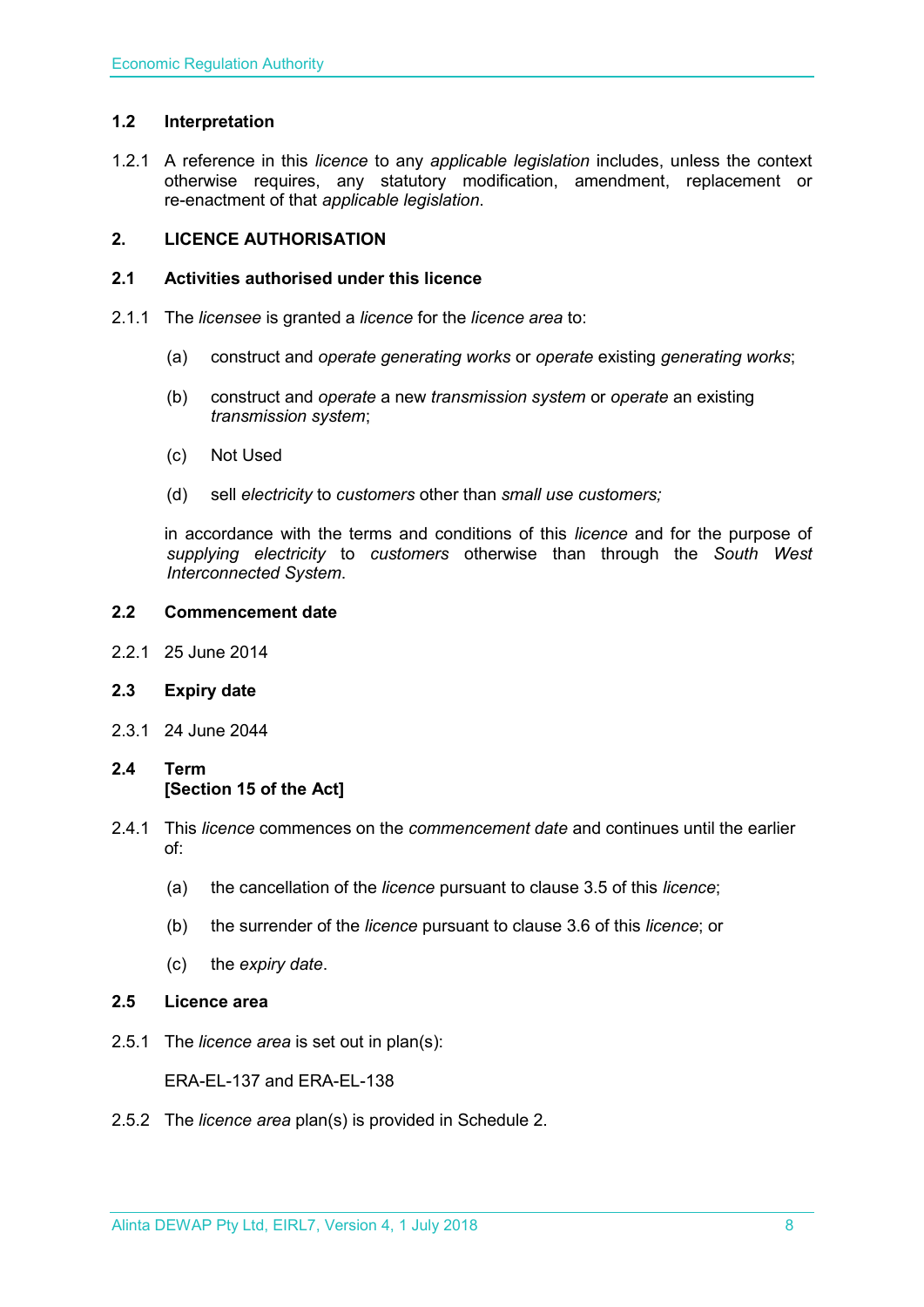#### <span id="page-8-0"></span>**3. LICENCE ADMINISTRATION**

#### <span id="page-8-1"></span>**3.1 Amendment of licence by the licensee [Section 21 of the Act]**

3.1.1 The *licensee* may apply to the *ERA* to amend the *licence* in accordance with the *Act.*

#### <span id="page-8-2"></span>**3.2 Amendment of licence by the ERA [Section 22 of the Act]**

- 3.2.1 Subject to any *applicable legislation*, the *ERA* may amend the *licence* at any time in accordance with this clause.
- 3.2.2 Before amending the *licence* under clause 3.2.1, the *ERA* must:
	- (a) provide the *licensee* with written *notice* of the proposed amendments under consideration by the *ERA*;
	- (b) allow 15 *business days* for the *licensee* to make submissions on the proposed amendments; and
	- (c) take into consideration those submissions.
- 3.2.3 This clause also applies to the substitution of the existing *licence*.
- 3.2.4 For avoidance of doubt, the *licensee* will not have to pay a fee for amendments under clause 3.2.1.

#### <span id="page-8-3"></span>**3.3 Transfer of licence [Section 18 of the Act]**

3.3.1 This *licence* may be transferred only in accordance with the *Act.*

#### <span id="page-8-4"></span>**3.4 Renewal of licence [Section 16 of the Act]**

3.4.1 This *licence* may be renewed only in accordance with the *Act*.

#### <span id="page-8-5"></span>**3.5 Cancellation of licence [Section 35 of the Act]**

3.5.1 This *licence* may be cancelled only in accordance with the *Act*.

#### <span id="page-8-6"></span>**3.6 Surrender of licence [Schedule 1 of the Act]**

- 3.6.1 The *licensee* may only surrender the *licence* pursuant to this clause 3.6.
- 3.6.2 If the *licensee* intends to surrender the *licence* the *licensee* must, by *notice* in writing to the *ERA*:
	- (a) set out the date that the *licensee* wishes the surrender of the *licence* to be effective; and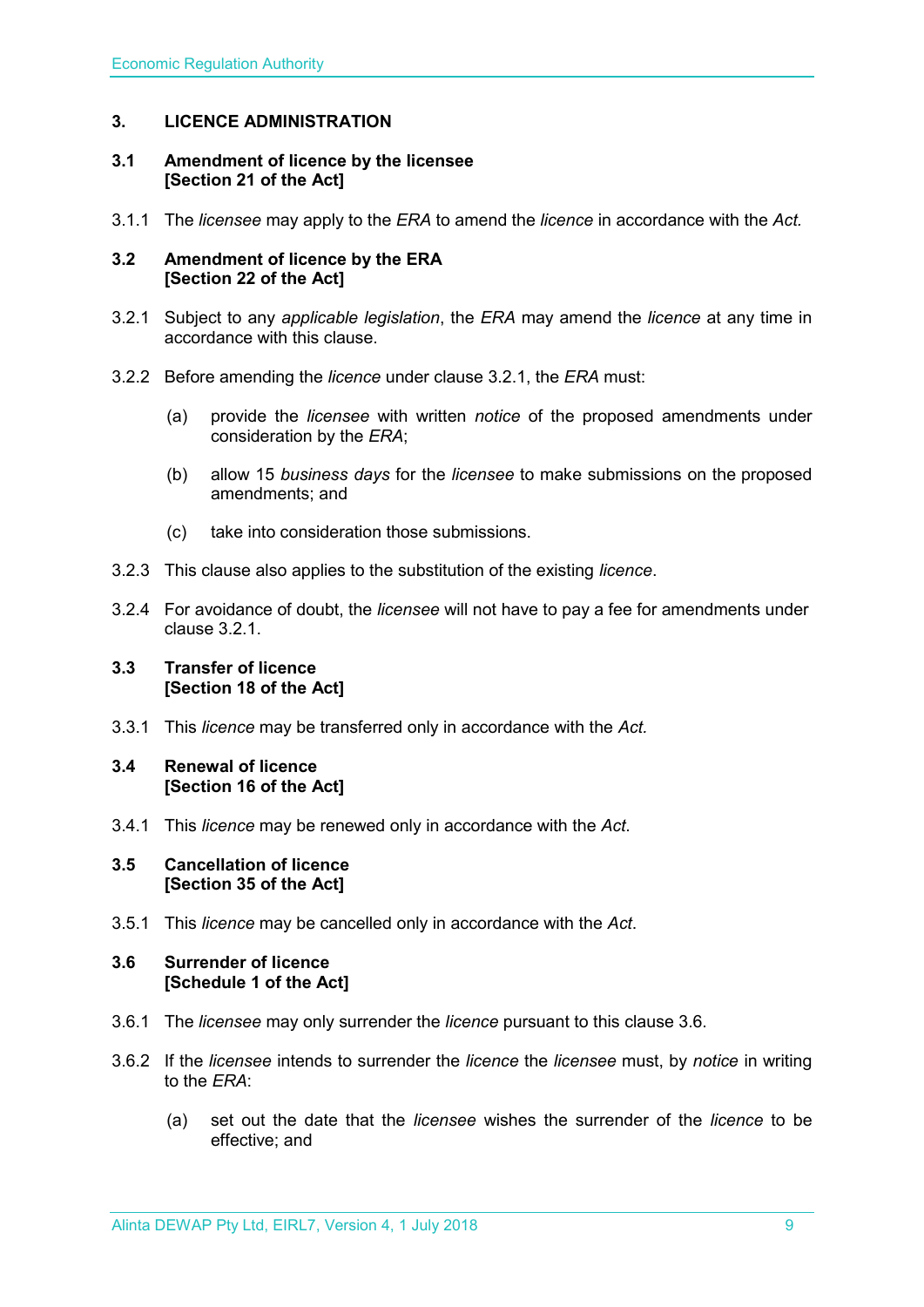- (b) set out the reasons why the *licensee* wishes to surrender the *licence*, including the reasons why it would not be contrary to the public interest for the surrender of the *licence* to be effective on the date set out in the *notice*.
- 3.6.3 Upon receipt of the *notice* from the *licensee* pursuant to clause 3.6.2, the *ERA* will publish the *notice*.
- 3.6.4 Notwithstanding clause 3.6.2, the surrender of the *licence* will only take effect on the later of the day that:
	- (a) the *ERA* publishes a *notice* of the surrender in the Western Australian Government Gazette, such date to be at the discretion of the *ERA*; and
	- (b) the *licensee* hands back the *licence* to the *ERA*.
- 3.6.5 The *licensee* will not be entitled to a refund of any fees by the *ERA*.

#### <span id="page-9-0"></span>**3.7 Notices**

- 3.7.1 Unless otherwise specified, all *notices* must be in writing.
- 3.7.2 A *notice* will be regarded as having been sent and received:
	- (a) when delivered in person to the addressee; or
	- (b) three *business days* after the date of posting if the *notice* is posted in Western Australia; or
	- (c) five *business days* after the date of posting if the *notice* is posted outside Western Australia; or
	- (d) if sent by facsimile when, according to the sender's transmission report, the *notice* has been successfully received by the addressee; or
	- (e) if sent by *electronic means* when, according to the sender's electronic record, the *notice* has been successfully sent to the addressee.

#### <span id="page-9-1"></span>**3.8 Publishing information [Schedule 1 of the Act]**

- 3.8.1 The *ERA* may direct the *licensee* to *publish*, within a specified timeframe, any information it considers relevant in connection with the *licensee* or the performance by the *licensee* of its obligations under this *licence*.
- 3.8.2 Subject to clause 3.8.3, the *licensee* must *publish* the information referred to in clause 3.8.1.
- 3.8.3 If the *licensee* considers that the information is confidential it must:
	- (a) immediately notify the *ERA*; and
	- (b) seek a review of the *ERA's* decision in accordance with clause 3.9.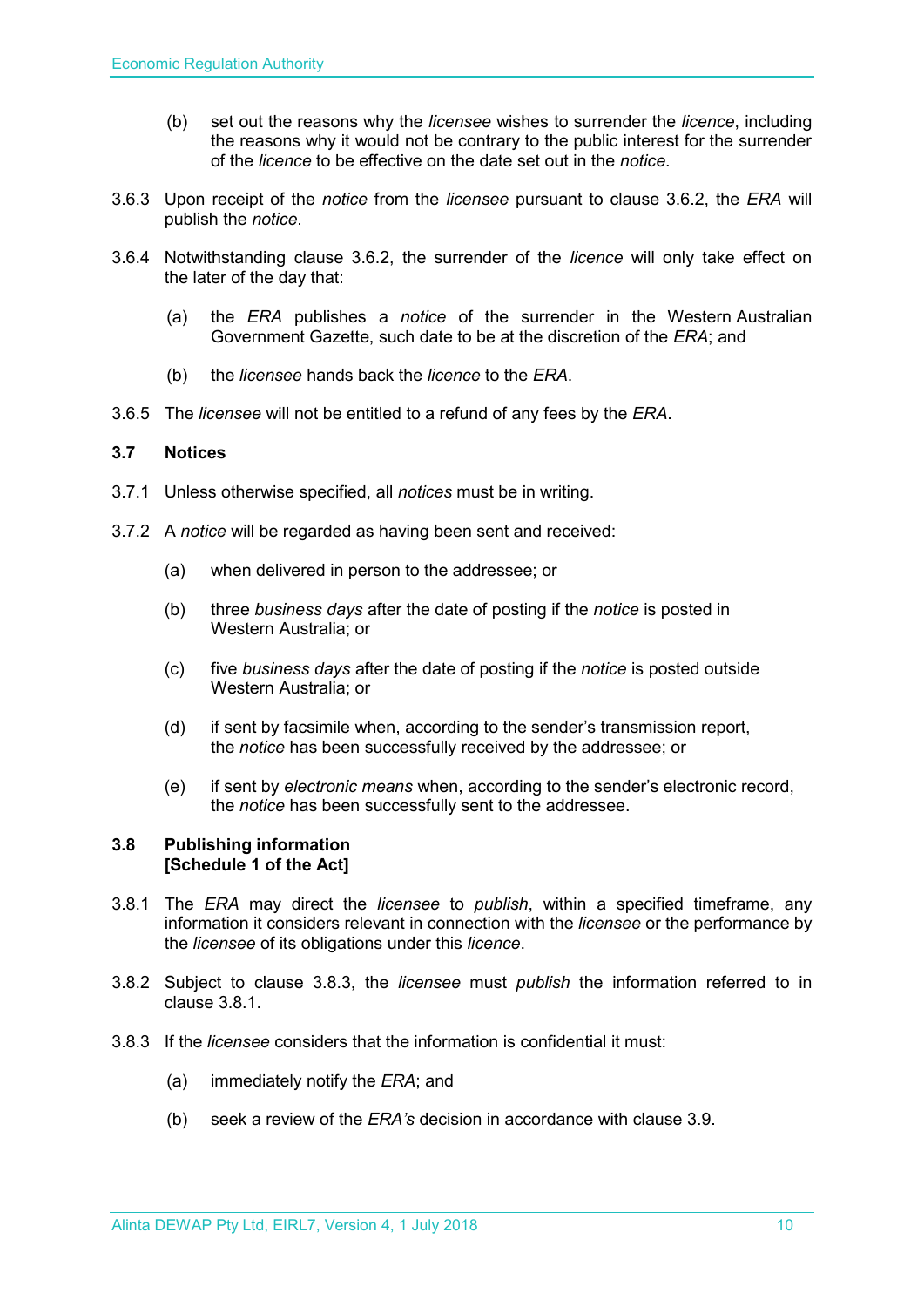- 3.8.4 Once it has reviewed the decision, the *ERA* will direct the *licensee* in accordance with the review to:
	- (a) *publish* the information;
	- (b) *publish* the information with the confidential information removed or modified; or
	- (c) not *publish* the information.

#### <span id="page-10-0"></span>**3.9 Review of the ERA's decisions**

- 3.9.1 The *licensee* may seek a review of a *reviewable decision* by the *ERA* pursuant to this *licence* in accordance with the following procedure:
	- (a) the *licensee* shall make a submission on the subject of the *reviewable decision* within 10 *business days* (or other period as approved by the *ERA*) of the decision; and
	- (b) the *ERA* will consider the submission and provide the *licensee* with a written response within 20 *business days*.
- 3.9.2 For avoidance of doubt, this clause does not apply to a decision of the *ERA* pursuant to the *Act*, nor does it restrict the *licensee's* right to have a decision of the *ERA* reviewed in accordance with the *Act*.

#### <span id="page-10-1"></span>**4. GENERAL LICENCE OBLIGATIONS**

#### <span id="page-10-2"></span>**4.1 Compliance with applicable legislation**

4.1.1 Subject to any modifications or exemptions granted pursuant to the *Act*, the *licensee* must comply with any *applicable legislation*.

#### <span id="page-10-3"></span>**4.2 Fees**

4.2.1 The *licensee* must pay the applicable fees and charges in accordance with the *Regulations*.

#### <span id="page-10-4"></span>**4.3 Accounting records [Schedule 1 of the Act]**

4.3.1 The *licensee* and any *related body corporate* must maintain accounting records that comply with standards issued by the Australian Accounting Standards Board or equivalent International Accounting Standards.

#### <span id="page-10-5"></span>**4.4 Reporting a change in circumstances**

- 4.4.1 The *licensee* must report to the *ERA*:
	- (a) if the *licensee* is under external administration as defined by the *Corporations Act 2001 (Cwth)* within 2 *business days* of such external administration occurring; or
	- (b) if the *licensee*:
		- (i) experiences a change in the *licensee's* corporate, financial or technical circumstances upon which this *licence* was granted; and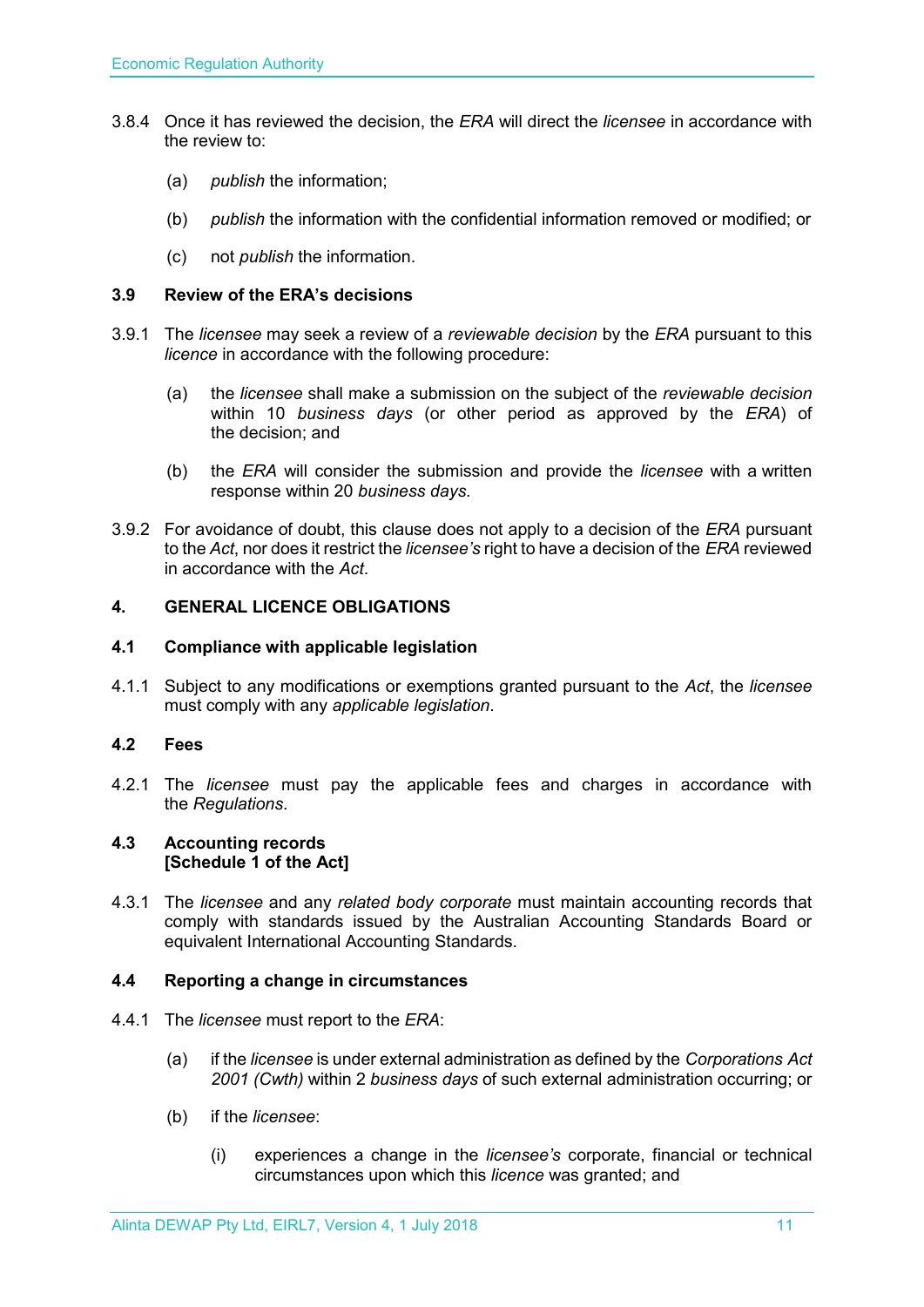(ii) the change may materially affect the *licensee's* ability to perform its obligations under this *licence*,

within 10 *business days* of the change occurring; or

- (c) if the:
	- (i) *licensee's* name;
	- (ii) *licensee's* ABN; or
	- (iii) *licensee's* address,

changes, within 10 *business days* of the change occurring.

#### <span id="page-11-0"></span>**4.5 Provision of information [Schedule 1 of the Act]**

4.5.1 The *licensee* must provide to the *ERA,* in the manner and form described by the *ERA,*  specified information on any matter relevant to the operation or enforcement of the *licence*, the operation of the licensing scheme provided for in Part 2 of the *Act*, or the performance of the *ERA's* functions under that Part.

#### <span id="page-11-1"></span>**5. AUDITS AND PERFORMANCE REPORTING OBLIGATIONS**

#### <span id="page-11-2"></span>**5.1 Asset management system [Section 14 of the Act]**

- 5.1.1 The *licensee* must provide for an *asset management system* in respect of the *licensee's assets.*
- 5.1.2 The *licensee* must notify the *ERA* of the details of the *asset management system* within 5 *business days* from the later of:
	- (a) the *commencement date*; and
	- (b) the completion of construction of the *licensee's assets*.
- 5.1.3 The *licensee* must notify the *ERA* of any substantial change to the *asset management system* within 10 *business days* of such change.
- 5.1.4 The *licensee* must provide the *ERA* with a report by an independent expert, acceptable to the *ERA*, as to the effectiveness of the *asset management system* not less than once in every period of 24 months calculated from the *commencement date* (or any longer period that the *ERA* allows by *notice* in writing).
- 5.1.5 The *licensee* must comply, and must require the *licensee's* expert to comply, with the *ERA'*s standard audit guidelines.
- 5.1.6 The *licensee* may seek a review of any of the requirements of the *ERA*'s standard audit guidelines dealing with the *asset management system* in accordance with clause 3.9.
- 5.1.7 The review of the *asset management system* must be conducted by an independent expert approved by the *ERA*. If the *licensee* fails to nominate an independent expert within one month of the date that the review of the *asset management system* was due,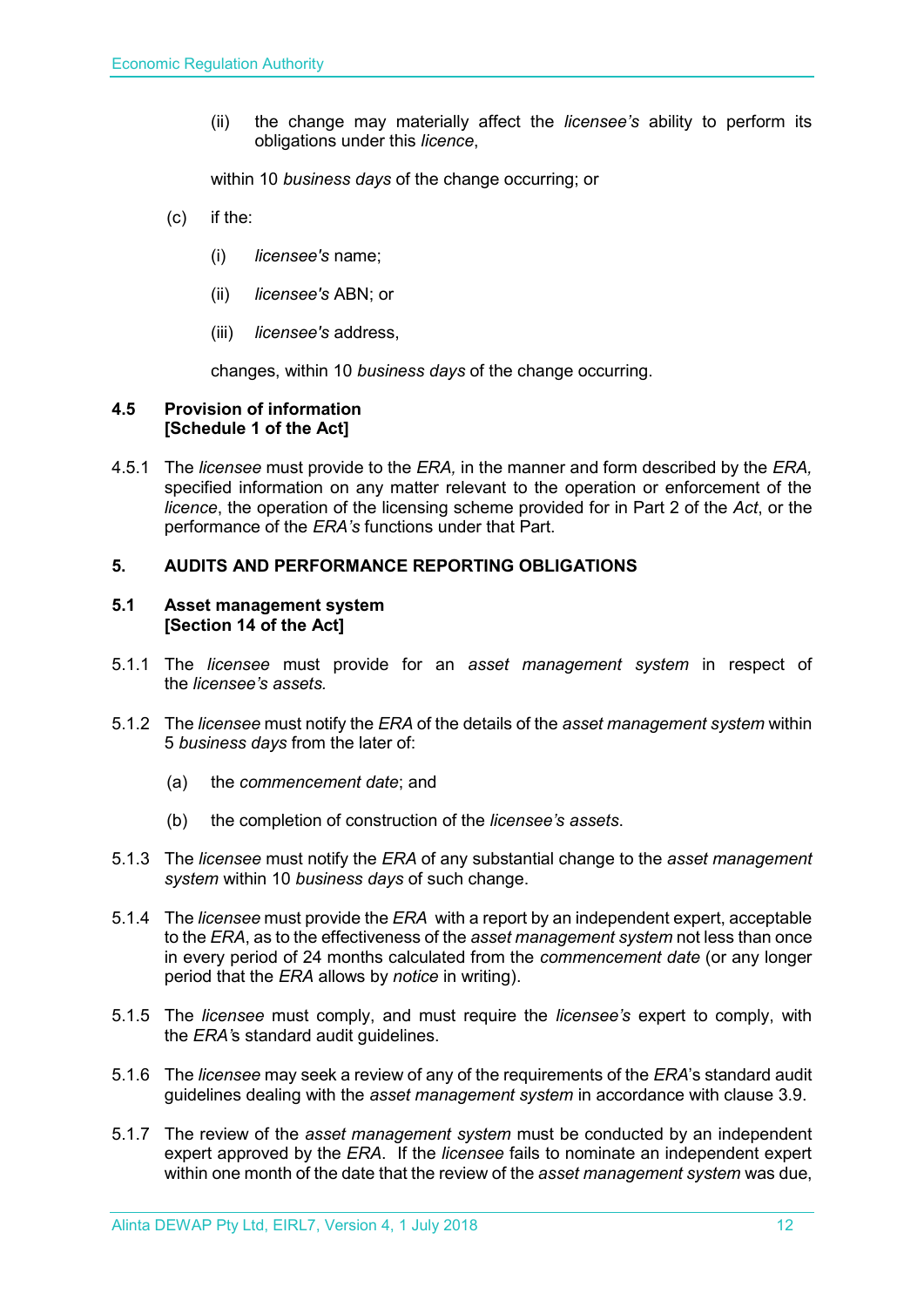or the independent expert nominated by the *licensee* is rejected on two successive occasions by the *ERA*, the *ERA* may choose an independent expert to conduct the review of the *asset management system.*

#### <span id="page-12-0"></span>**5.2 Individual performance standards**

- 5.2.1 Performance standards are contained in *applicable legislation*.
- 5.2.2 The *ERA* may prescribe *individual performance standards* applying to the *licensee* in respect of the *licensee's* obligations under this *licence* or the *applicable legislation*.
- 5.2.3 Before approving any *individual performance standards* under this clause, the *ERA* will:
	- (a) provide the *licensee* with a copy of the proposed *individual performance standards*;
	- (b) allow 15 *business days* for the *licensee* to make submissions on the proposed *individual performance standards*; and
	- (c) take into consideration those submissions.
- 5.2.4 Once approved by the *ERA*, the *individual performance standards* are included as additional *terms and conditions* to this *licence*.

#### <span id="page-12-1"></span>**5.3 Performance audit [Section 13 of the Act]**

- 5.3.1 The *licensee* must, unless otherwise notified in writing by the *ERA*, provide the *ERA* with a *performance audit* within 24 months after the *commencement date*, and every 24 months thereafter.
- 5.3.2 The *licensee* must comply, and must require the *licensee's* auditor to comply, with the *ERA's* standard audit guidelines.
- 5.3.3 The *licensee* may seek a review of any of the requirements of the *ERA*'s standard audit guidelines in accordance with clause 3.9.
- 5.3.4 The *performance audit* must be conducted by an independent auditor approved by the *ERA*. If the *licensee* fails to nominate an auditor within one month of the date that the *performance audit* was due, or the auditor nominated by the *licensee* is rejected on two successive occasions by the *ERA*, the *ERA* may choose an independent auditor to conduct the *performance audit*.

#### <span id="page-12-2"></span>**6. CUSTOMERS**

#### <span id="page-12-3"></span>**6.1 Approved Scheme [Section 101 of the Act]**

- 6.1.1 The *licensee* must not *supply electricity* to *small use customers* unless the *licensee* is:
	- (a) a member of an *approved scheme*; and
	- (b) bound by, and compliant with, any decision or direction of the electricity ombudsman under the *approved scheme*.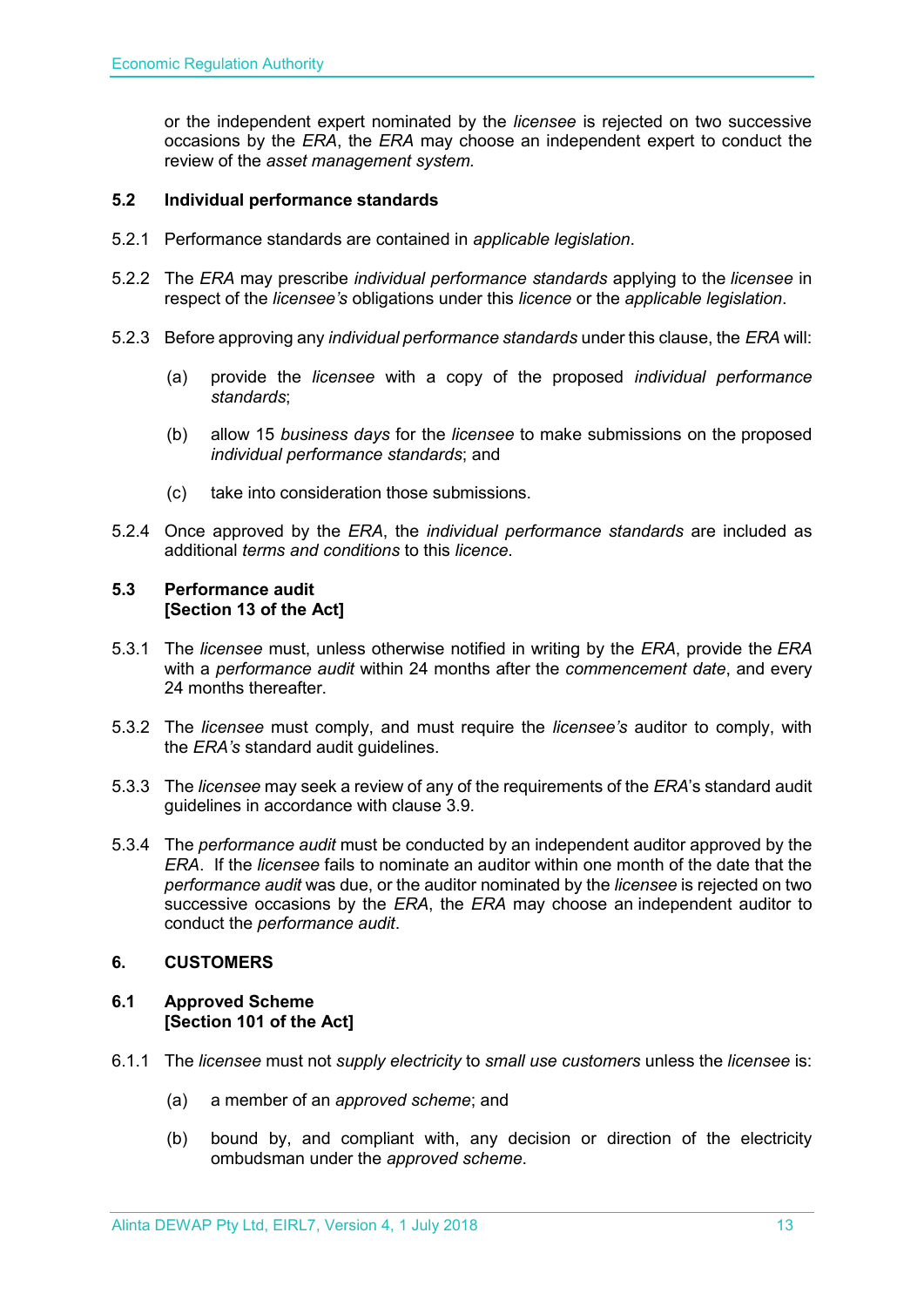#### <span id="page-13-0"></span>**6.2 Determination of Default Supplier**

Not Used

### <span id="page-13-1"></span>**6.3 Marketers**

6.3.1 The *licensee* must ensure that an *electricity marketing agent* of the *licensee* complies with the *Code of Conduct for the Supply of Electricity to Small Use Customers 2018.*

#### <span id="page-13-2"></span>**6.4 Customer Contracts [Section 54 of the Act]**

- 6.4.1 Subject to the *Regulations*, the *license*e must not *supply electricity* to a *small use customer* otherwise than under:
	- (a) a *standard form contract*; or
	- (b) a *non-standard contract* that complies with the *Act*.
- 6.4.2 The *licensee* must, if directed by the *ERA*, review the *standard form contract* and submit to the *ERA* the results of that review within the time specified by the *ERA*.
- 6.4.3 The *licensee* must comply with any direction given by the *ERA* in relation to the scope, process or methodology of the review referred to in clause 6.4.2.

#### <span id="page-13-3"></span>**6.5 Amending the Standard Form Contract [Section 52 of the Act]**

- 6.5.1 The *licensee* may only amend the *standard form contract* with the *ERA'*s approval.
- 6.5.2 The *licensee* may amend the *standard form contract* at any time by submitting to the *ERA*:
	- (a) a proposed amendment to the *standard form contract*; or
	- (b) a proposed substituted *standard form contract*.
- 6.5.3 The *ERA* may:
	- (a) approve the amendment to the *standard form contract* or substituted *standard form contract*; or
	- (b) specify the amendments the *licensee* must make to the amended or substituted *standard form contract* before the *ERA* will amend the *standard form contract*,

and notify the *licensee* of its decision within a reasonable time.

- 6.5.4 The *ERA* may, at any time, by *notice* in writing, direct the *licensee* to amend the *standard form contract* by specifying:
	- (a) the amendments to be made to the *standard form contract*; and
	- (b) the latest date at which the amendments will come into force.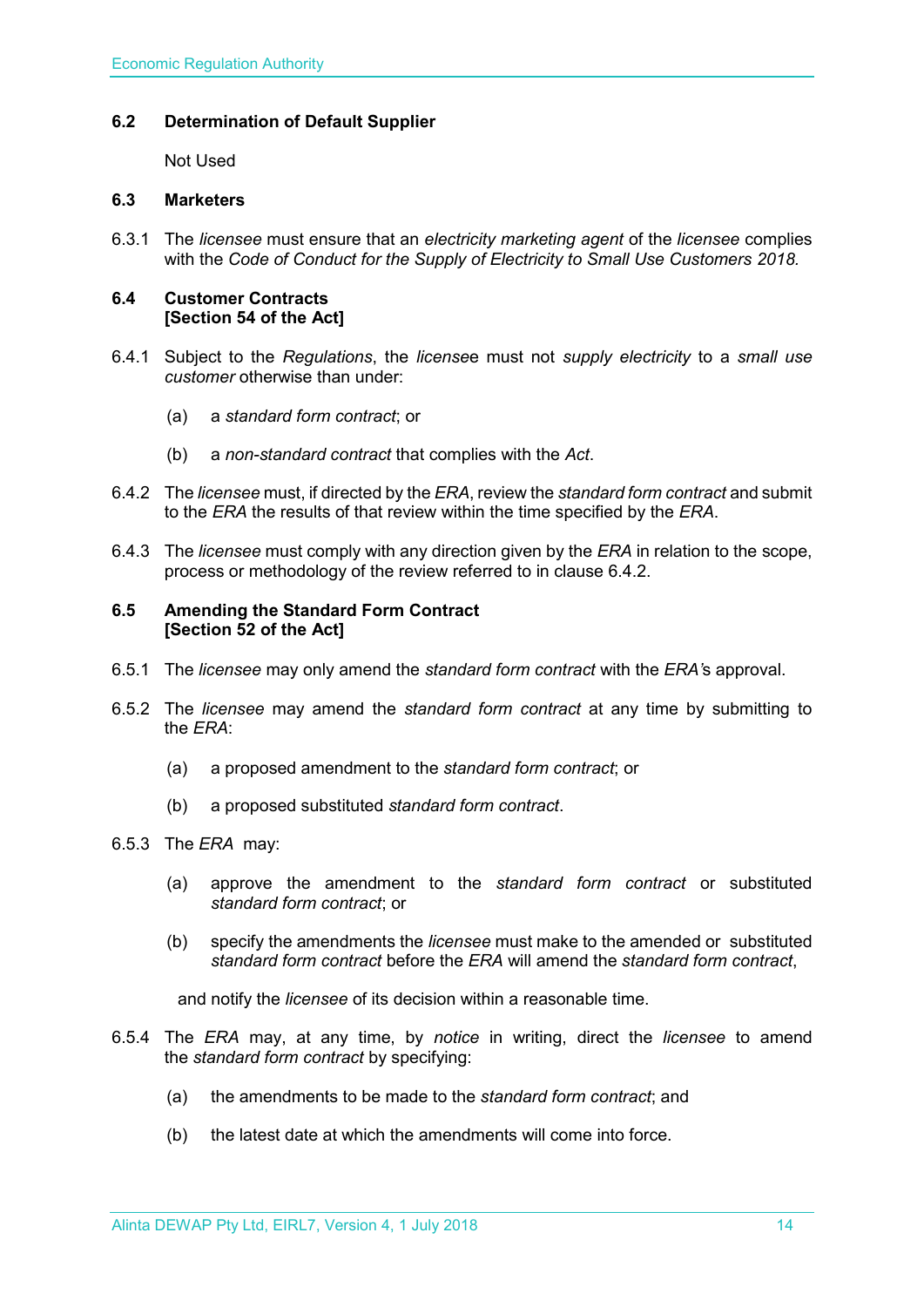#### <span id="page-14-0"></span>**6.6 Directions by the ERA to amend Standard Form Contract [Section 53 of the Act]**

6.6.1 The *licensee* must comply with any direction given by the *ERA* pursuant to section 53 of the *Act.* 

#### <span id="page-14-1"></span>**6.7 Supplier of Last Resort [Section 76 of the Act]**

6.7.1 If the *licensee* is designated a *supplier of last resort* under the *Act,* the *licensee* must perform the functions of the *supplier of last resort.* 

#### <span id="page-14-2"></span>**6.8 Notification of Default Supply**

- 6.8.1 Where the *licensee* becomes aware of a *small use customer* taking a *supply* of *electricity* that is deemed to be supplied under the *licensee*'s *standard form contract* in accordance with the *[Electricity Industry \(Customer Contracts\) Regulations 2005](http://www.slp.wa.gov.au/legislation/statutes.nsf/main_mrtitle_1345_homepage.html)*, the *licensee* must, within five days after becoming aware, notify the *small use customer* in writing:
	- (a) that the *licensee* is the *default supplier* for that *connection point*; and
	- (b) the effect of regulation 37 of the *[Electricity Industry \(Customer Contracts\)](http://www.slp.wa.gov.au/legislation/statutes.nsf/main_mrtitle_1345_homepage.html)  [Regulations 2005](http://www.slp.wa.gov.au/legislation/statutes.nsf/main_mrtitle_1345_homepage.html)*.

#### <span id="page-14-3"></span>**6.9 Priority Restoration Register**

Not Used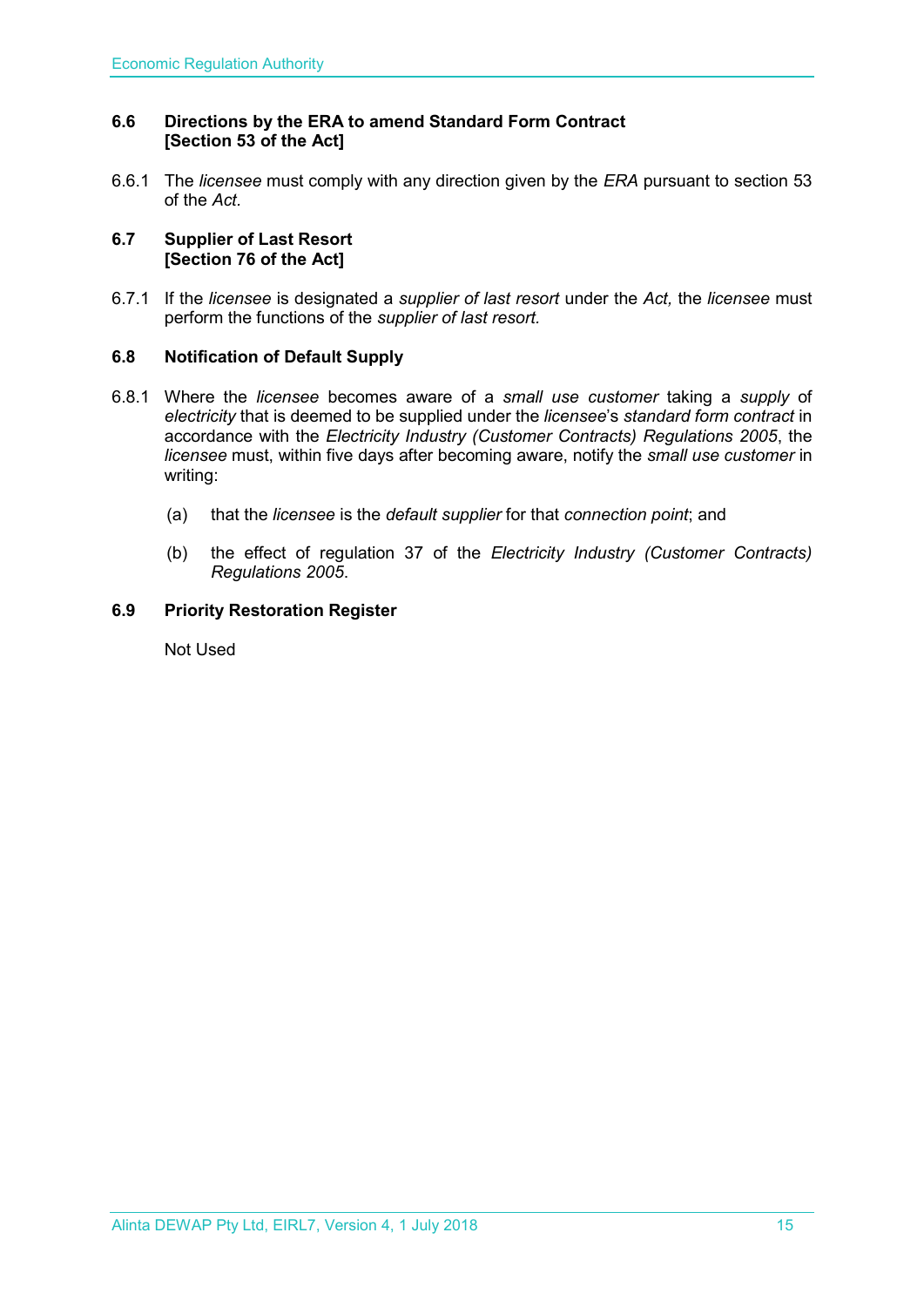# <span id="page-15-0"></span>**Schedule 1 – Additional Licence Clauses**

#### **1. Compliance with the Electricity (Customer Transfer) Code 2016**

- 1.1 Despite clause 4.1 of the *licence*, where this *licence* authorises the *licensee* to sell *electricity* to *customers*, the *licensee* is not required to comply with the *Electricity Industry (Customer Transfer) Code 2016* so long as there is only one retailer selling *electricity* transported through the *distribution system* or *transmission system* (as the case may be).
- 1.2 Not Used
- 1.3 Despite clause 4.1 of the *licence*, where this *licence* authorises the *licensee* to operate a *transmission system*, the *licensee* is not required to comply with the *Electricity Industry (Customer Transfer) Code 2016* so long as there is only one retailer selling *electricity* transported through the *transmission system* covered by this *licence*.
- 1.4 The *licensee* must notify the *ERA* within 10 *business days* of the *licensee* becoming aware that:
	- (a) Not Used
	- (b) there is more than one retailer selling *electricity* transported through the *transmission system* covered by this *licence;*
	- (c) Not Used
	- (d) Not Used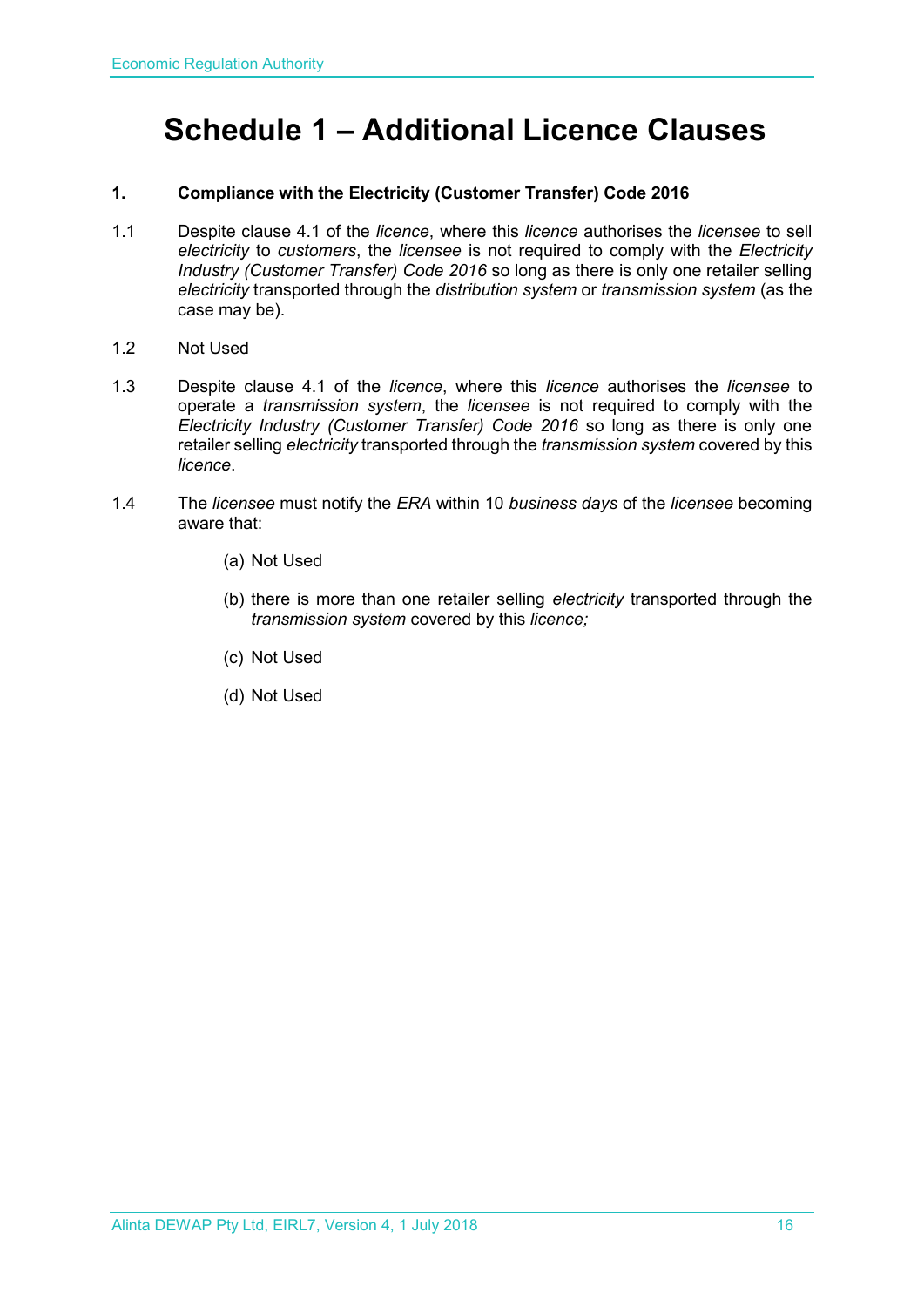# <span id="page-16-0"></span>**Schedule 2 – Licence Area Plans**